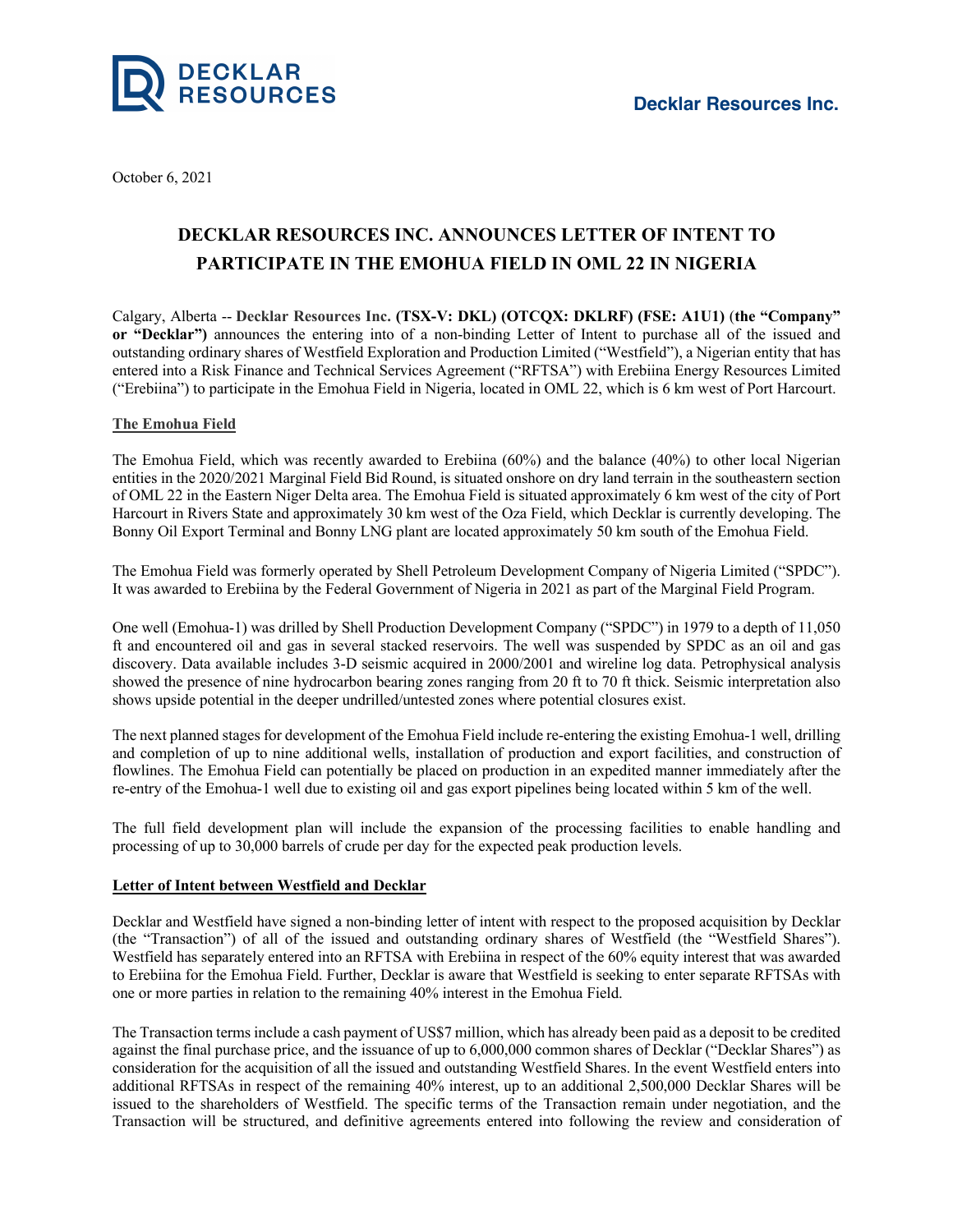applicable tax, securities, corporate law, and other relevant considerations and shall be subject to the mutual agreement of Decklar and Westfield, acting reasonably. The Letter of Intent shall terminate with Decklar and Westfield having no further obligations to each other under the agreement upon mutual written agreement to terminate or by either party if definitive agreements have not been entered into by November 30, 2021. The Transaction will be subject to customary conditions precedents to completion, including, if applicable, approval of the TSX Venture Exchange.

Duncan Blount, CEO of Decklar Resources, remarked "the Emohua Field has the potential to be a significant addition to the Decklar portfolio. This field is located close to the Nigerian oil industry service city of Port Harcourt. Additionally, similar to our other fields, Emohua has a considerable infrastructure advantage with existing oil and gas export pipelines in close proximity. This will allow Decklar to use an Early Production Facility ("EPF") after the Emohua-1 re-entry well as part of a fast-track development plan to realize near-term cash flow. This field also has significant upside in terms of reserves and production from the previously discovered nine hydrocarbon-bearing zones. In addition to the Oza and Asaramatoru Fields, the Emohua Field marks the third field that Decklar has acquired an interest in – and by following a similar strategy, we look forward to advancing all of these high quality proven undeveloped fields."

#### **For further information:**

Duncan T. Blount Chief Executive Officer Telephone: +1 305 890 6516 Email: dblount@decklarresources.com

David Halpin Chief Financial Officer Telephone: +1 403 816 3029 Email:davidhalpin@decklarpetroleum.com

Investor Relations: info@decklarresources.com

Neither the TSX Venture Exchange nor its Regulation Services Provider (as that term is defined in policies of the TSX **Venture Exchange) accepts responsibility for the adequacy or accuracy of this release.**

### *Cautionary Language*

*Certain statements made and information contained herein constitute "forward-looking information" (within the meaning of* applicable Canadian securities legislation), including entering into definitive agreements in respect of the Transaction and satisfaction of conditions precedent to completion of the Transaction. All statements in this news release, other than statements of historical facts, are forward-looking statements. Such statements and information (together, "forward looking statements") relate to future events or the Company's future performance, business prospects or opportunities. There is no certainty that definitive agreements in respect of the Transaction will be entered into, or that any conditions precedent contained therein will be satisfied *on terms satisfactory to the parties or at all.*

All statements other than statements of historical fact may be forward-looking statements. Any statements that express or involve discussions with respect to predictions, expectations, beliefs, plans, projections, objectives, assumptions or future events or performance (often, but not always, using words or phrases such as "seek", "anticipate", "plan", "continue", "estimate", "expect, *"may", "will", "project", "predict", "potential", "targeting", "intend", "could", "might", "should", "believe" and similar* expressions) are not statements of historical fact and may be "forward-looking statements". Forward-looking statements involve known and unknown risks, uncertainties and other factors that may cause actual results or events to differ materially from those anticipated in such forward-looking statements. The Company believes that the expectations reflected in those forward-looking statements are reasonable, but no assurance can be given that these expectations will prove to be correct and such forward-looking statements should not be unduly relied upon. The Company does not intend, and does not assume any obligation, to update these *forward-looking statements, except as required by applicable laws. These forward-looking statements involve risks and* uncertainties relating to, among other things, changes in oil prices, results of exploration and development activities, uninsured risks, regulatory changes, defects in title, availability of materials and equipment, timeliness of government or other regulatory approvals, actual performance of facilities, availability of financing on reasonable terms, availability of third party service *providers, equipment and processes relative to specifications and expectations and unanticipated environmental impacts on operations. Actual results may differ materially from those expressed or implied by such forward-looking statements.*

The Company provides no assurance that forward-looking statements will prove to be accurate, as actual results and future events could differ materially from those anticipated in such statements. Accordingly, readers should not place undue reliance on forward